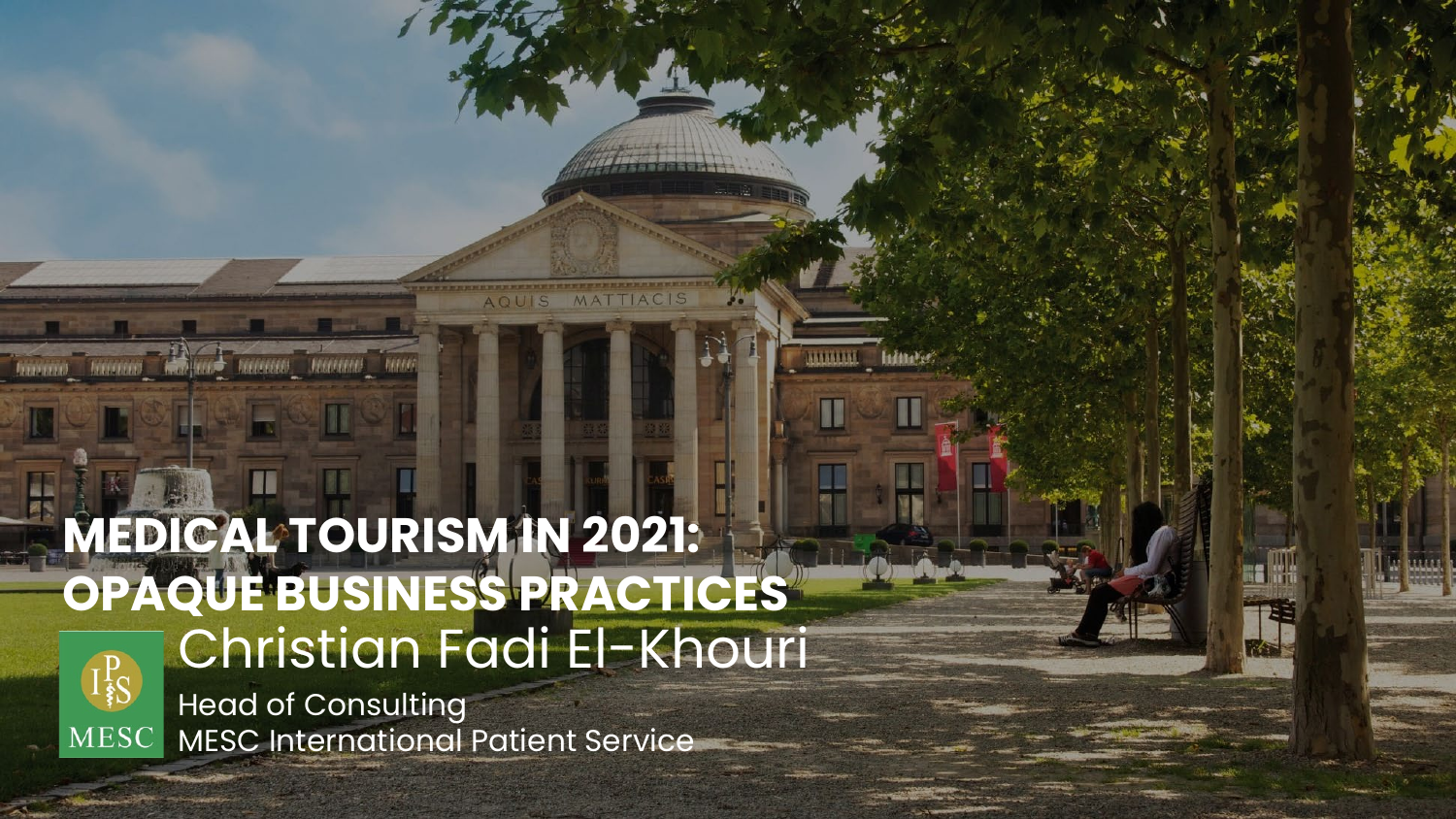## What makes us special.



years of experience.

This tenure has made us an expert in the world of medical tourism and international healthcare.







patients treated.

Since our founding we have facilitated medical treatment for 52.000 individuals.



Transparency. Trust. Integrity. These values guide our patient service and consulting practice.

First, we will observe thoroughly, then we analyze. This approach has secured our clients' competitiveness.



We put our knowhow at your disposal and use our extensive network as a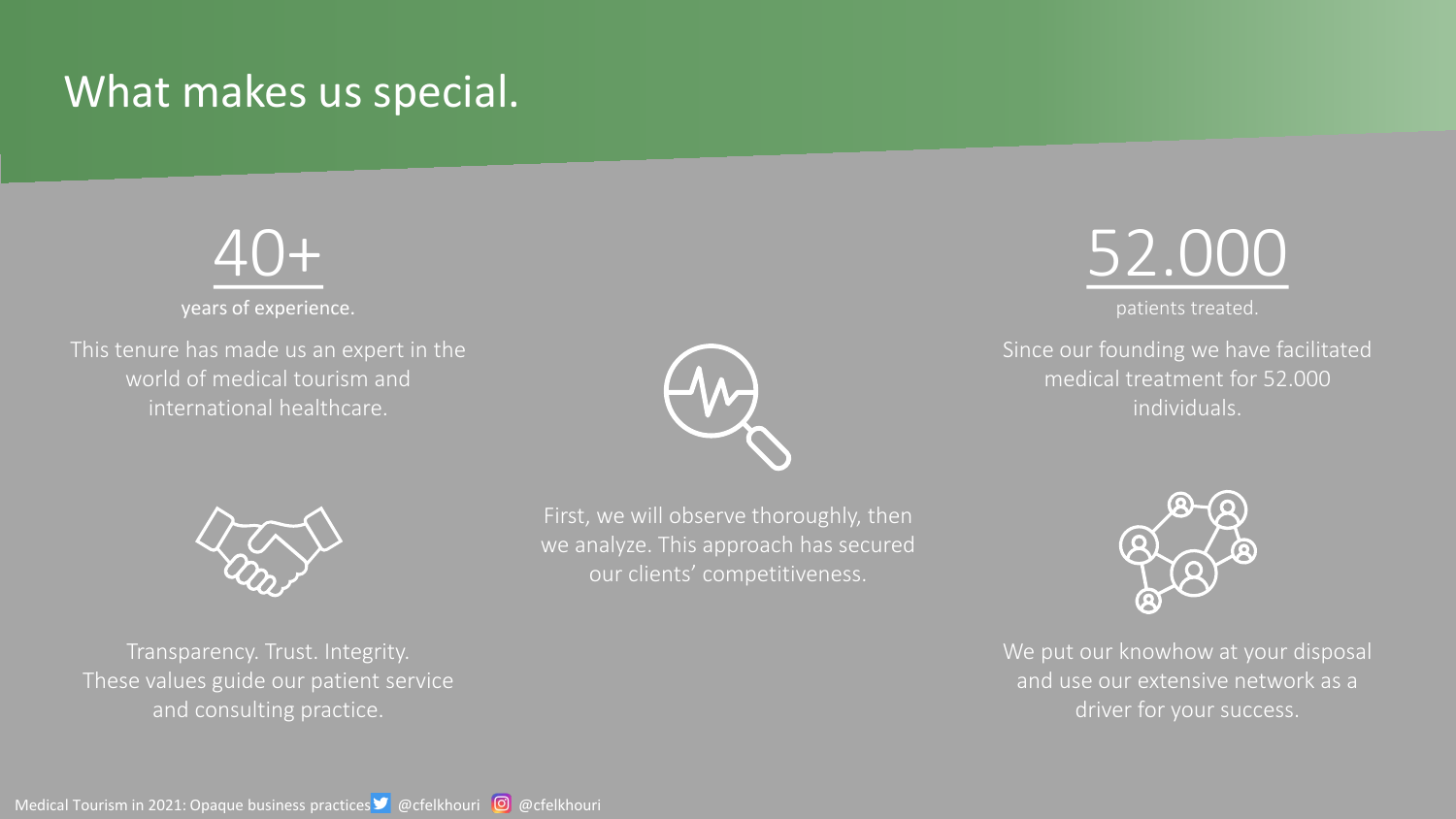## Facilitating excellence in healthcare.

#### Experience in healthcare

Since our founding in 1978 we have been providing people from all over the world with medical services of the highest standard.

**Building on this, we use our experience and expertise to improve hospitals, medical insurances, startups and a variety of healthcare projects.**

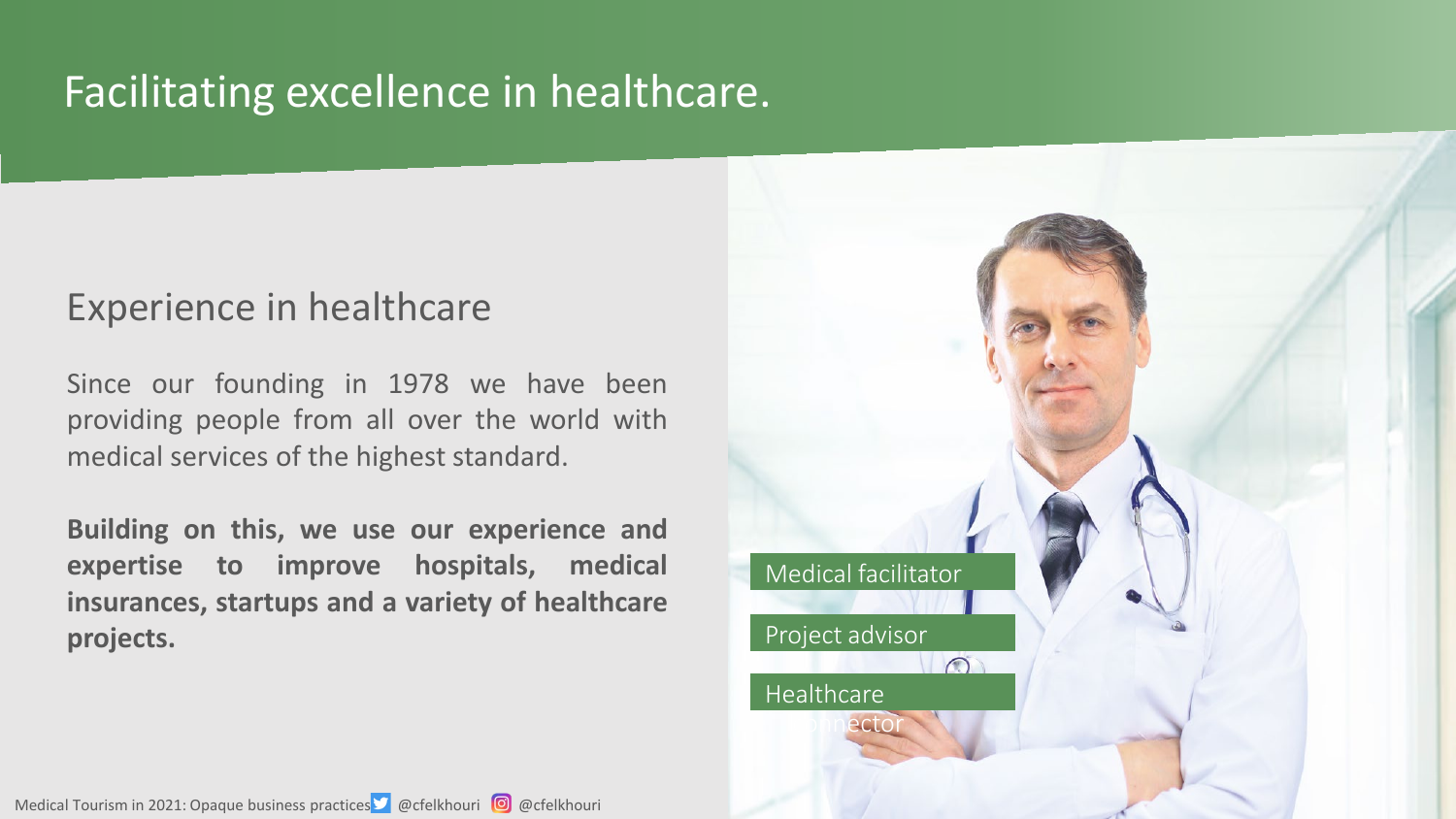### Providing better service to your patients.

#### Consulting services

We accompany the conception of a comprehensive healthcare strategy step by step to ensure highest patient satisfaction.

**By creating a new or evaluating your current strategy, we ensure that you set sail on your course towards success. From there we delve into the relevant details that determine smooth operations.**

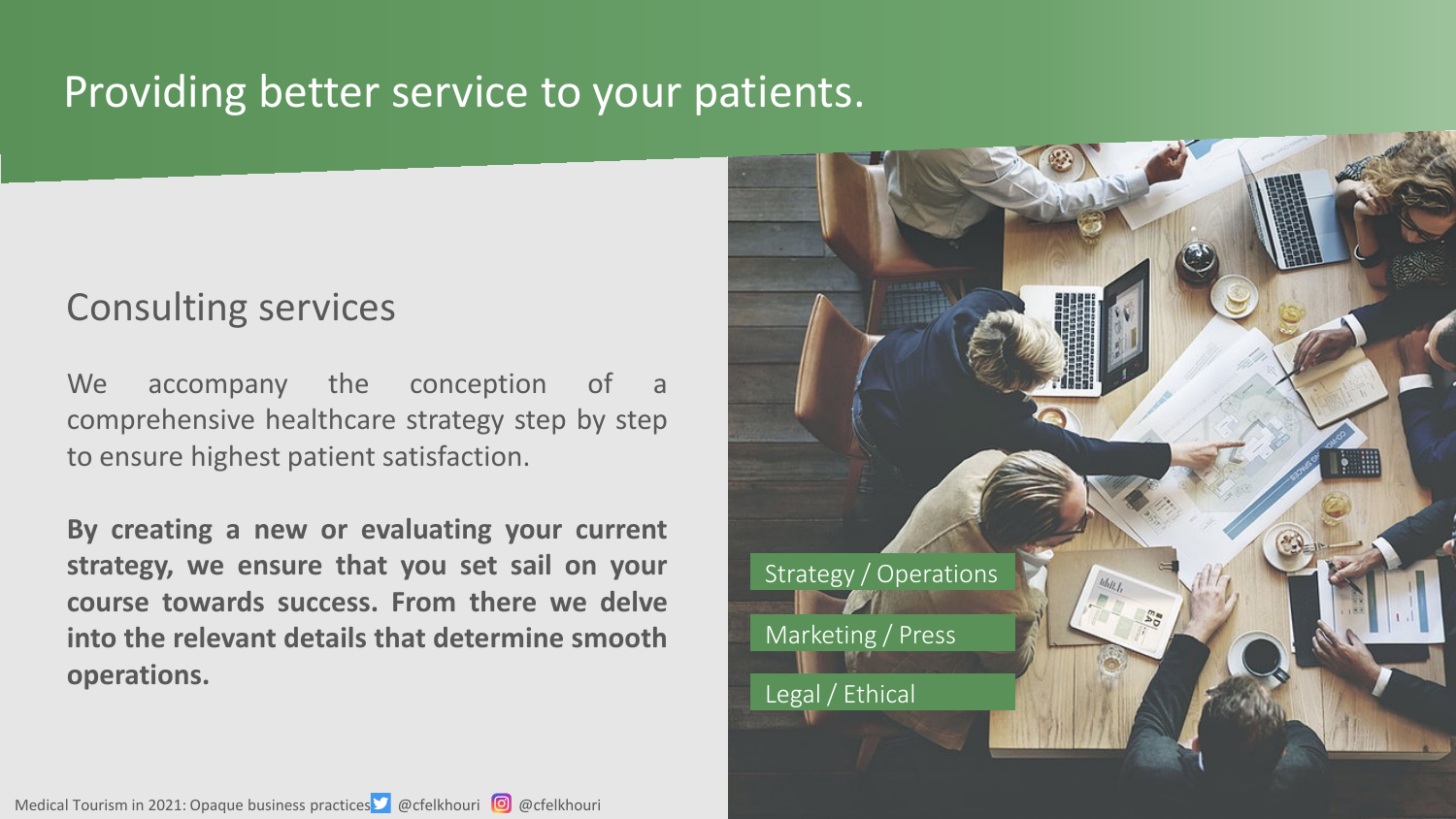## We advise, negotiate and implement.

#### Project development

Planning an ambitious healthcare project requires reliable partners. We help you find the right fit.

**Approaching new business if you are placed abroad can still be challenging. We meet and sit down with your potential partners, negotiate for you and structure projects to your benefit.**

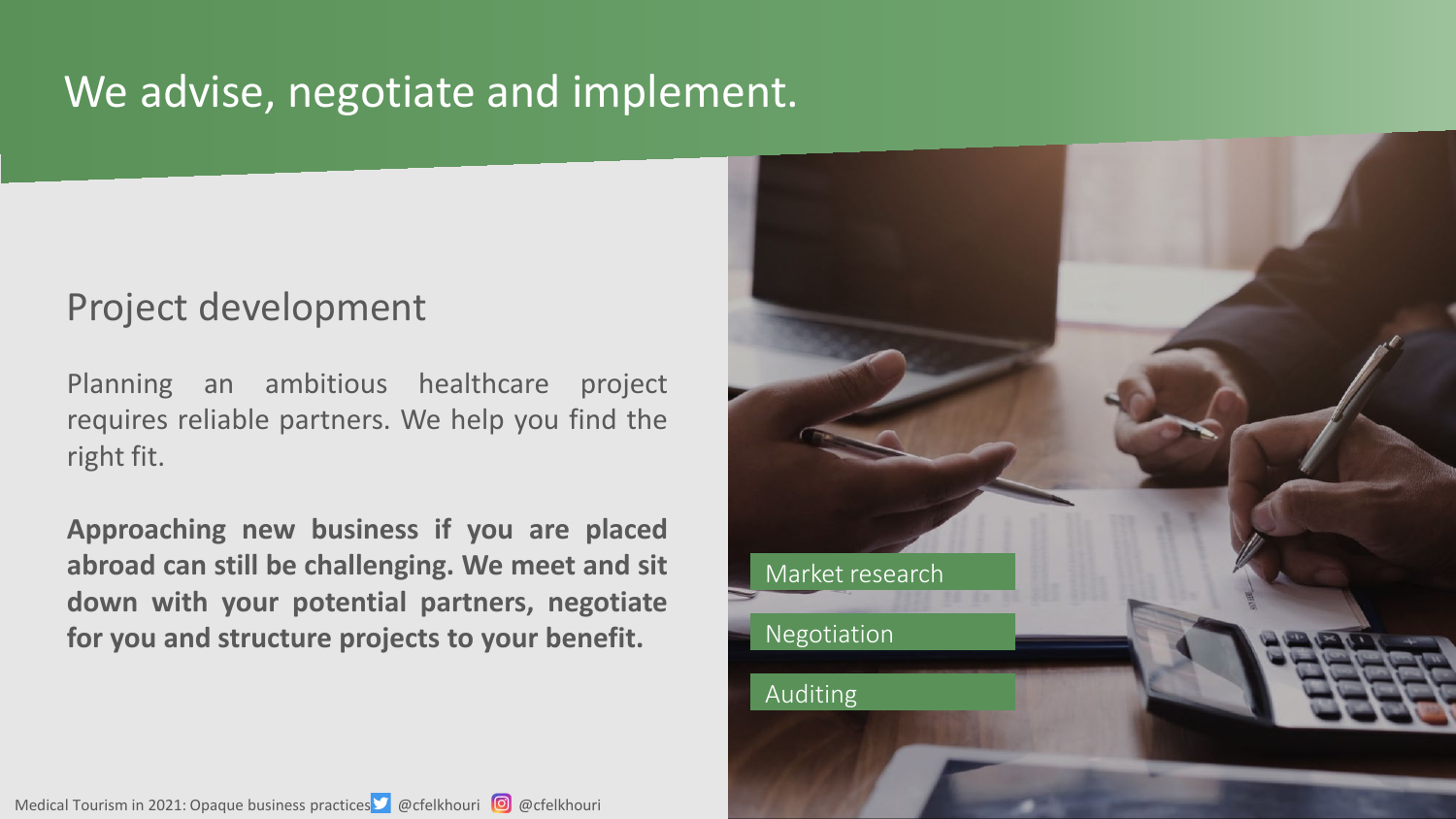# **Medical Tourism in 2021: Opaque business practices**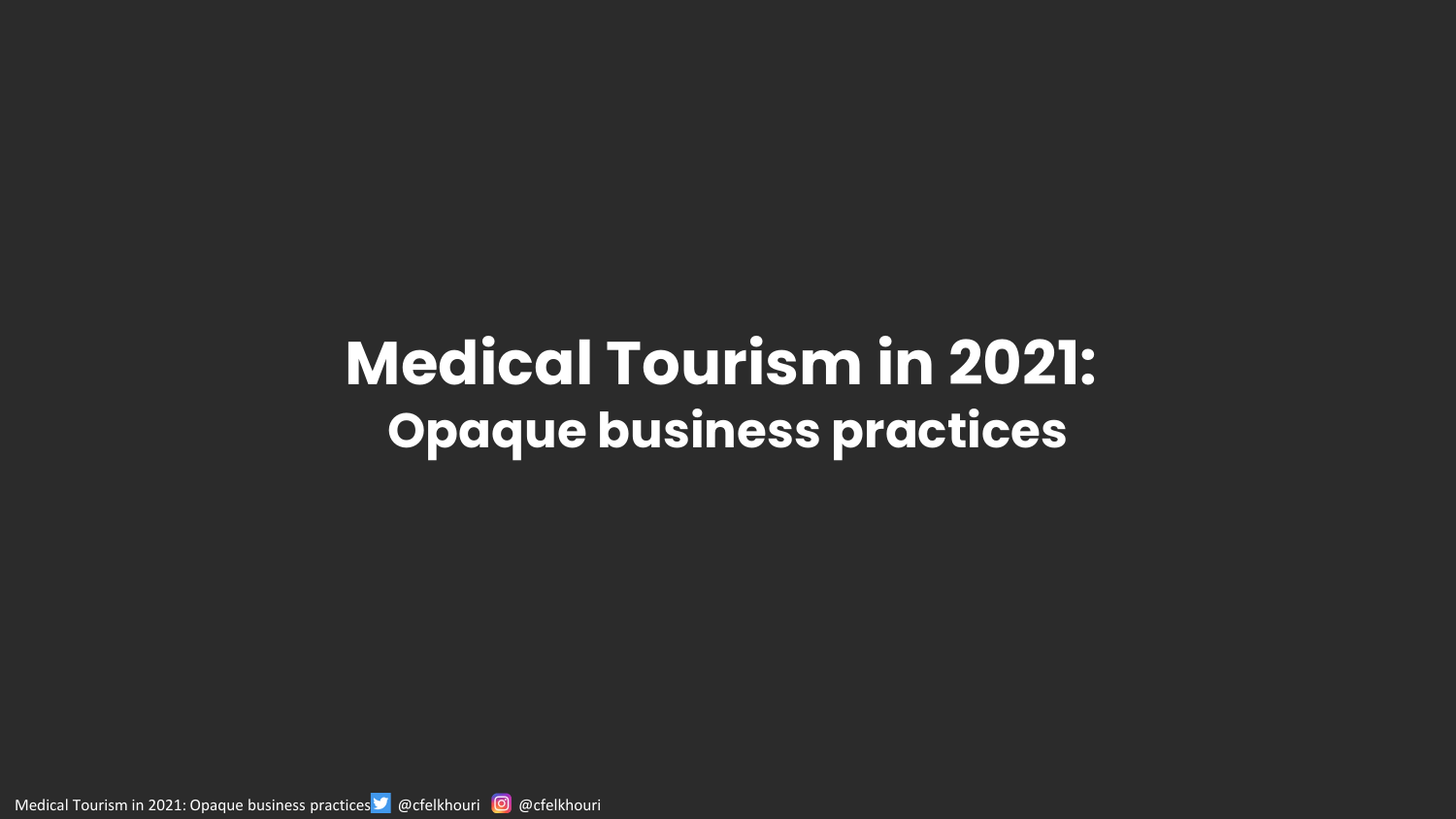## **Medical Tourism: Participants**

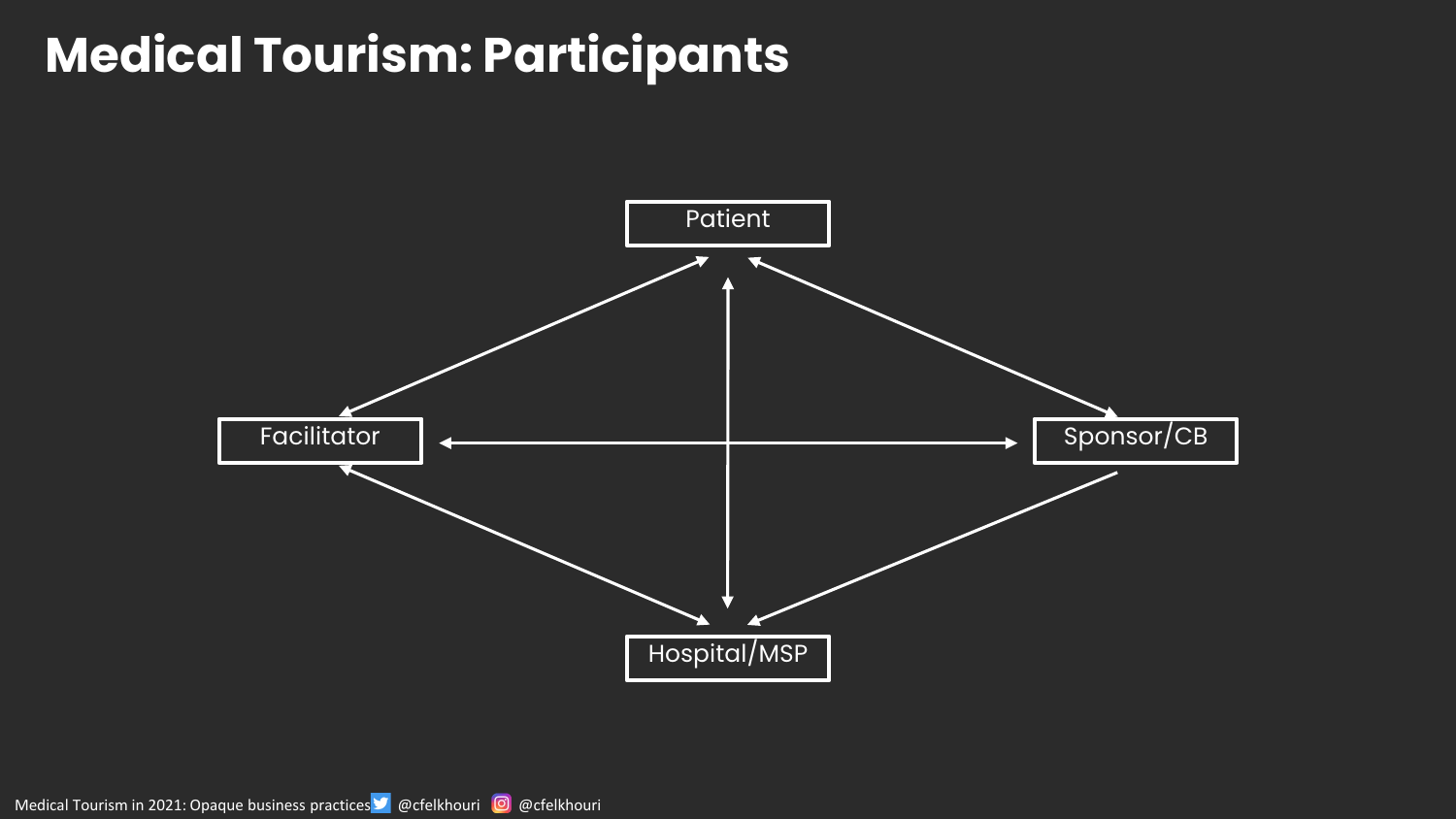## **Multy-party workflows**



CONSEQUENCES CONSEQUENCES

Loss in transmission

Lack of Transparency

No direct contact

Planning errors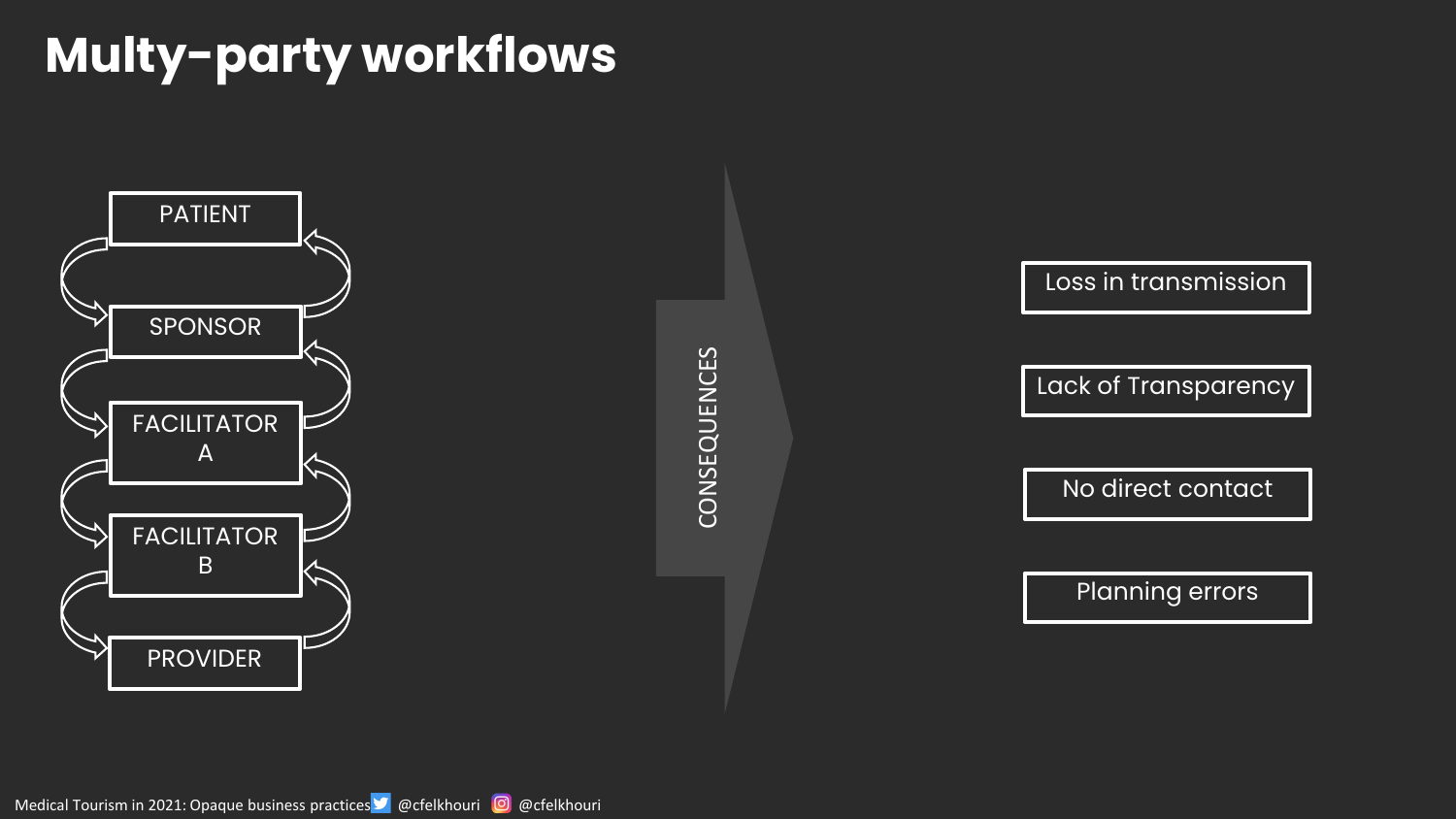## **Payment in Medical Tourism**

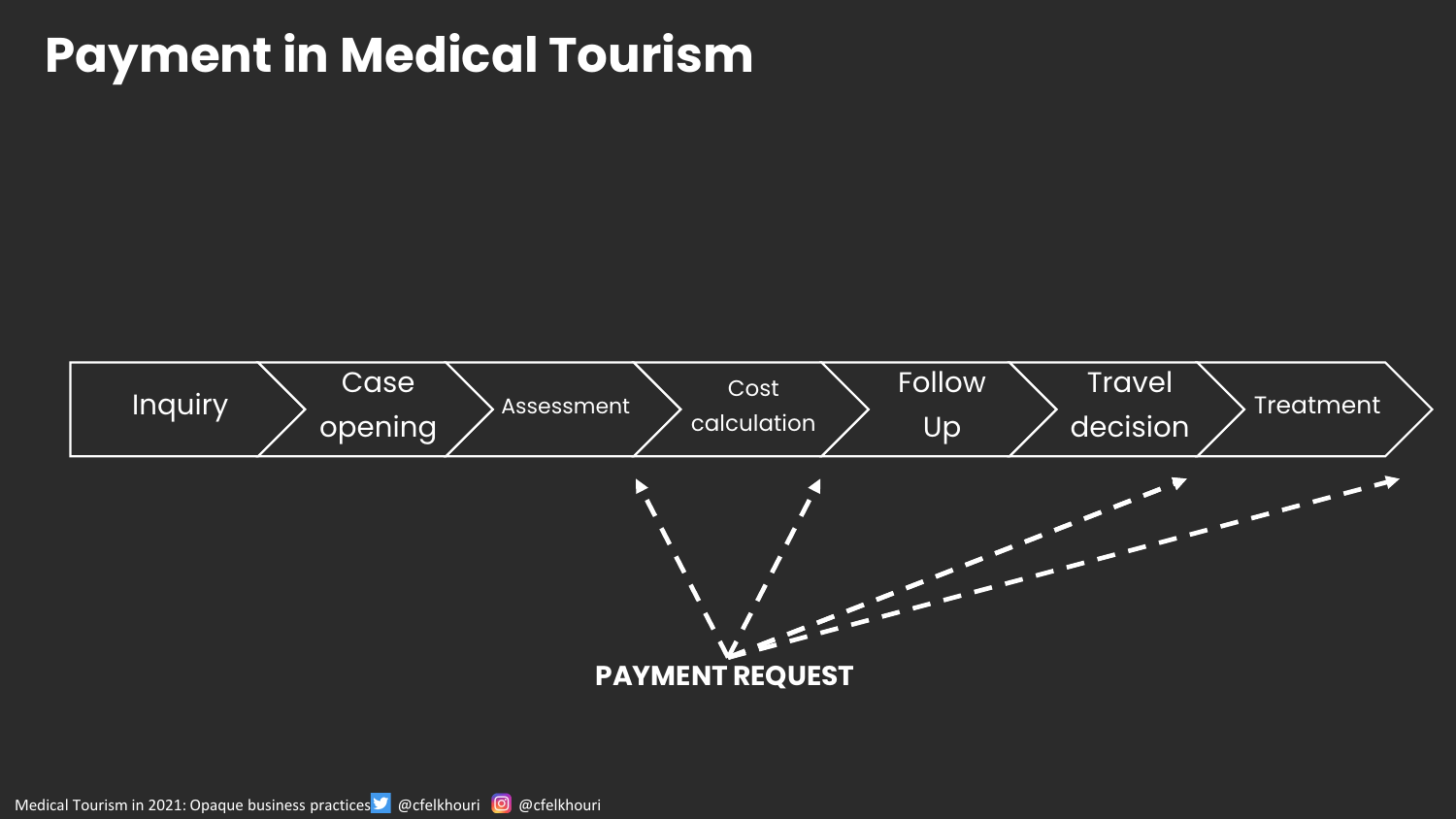## **Payment obstacles**

- ⌀ Often large sums in play
- ⌀ Complicated processes
- ⌀ High fees
- ⌀ Intransparency
- ⌀ Multiple possible recipients
- ⌀ No instantaneous payment
- ⌀ Dealing with fee deductions

CONSEQUENCES CONSEQUENCES

Opting for payment intermediary

Cash payment upon arrival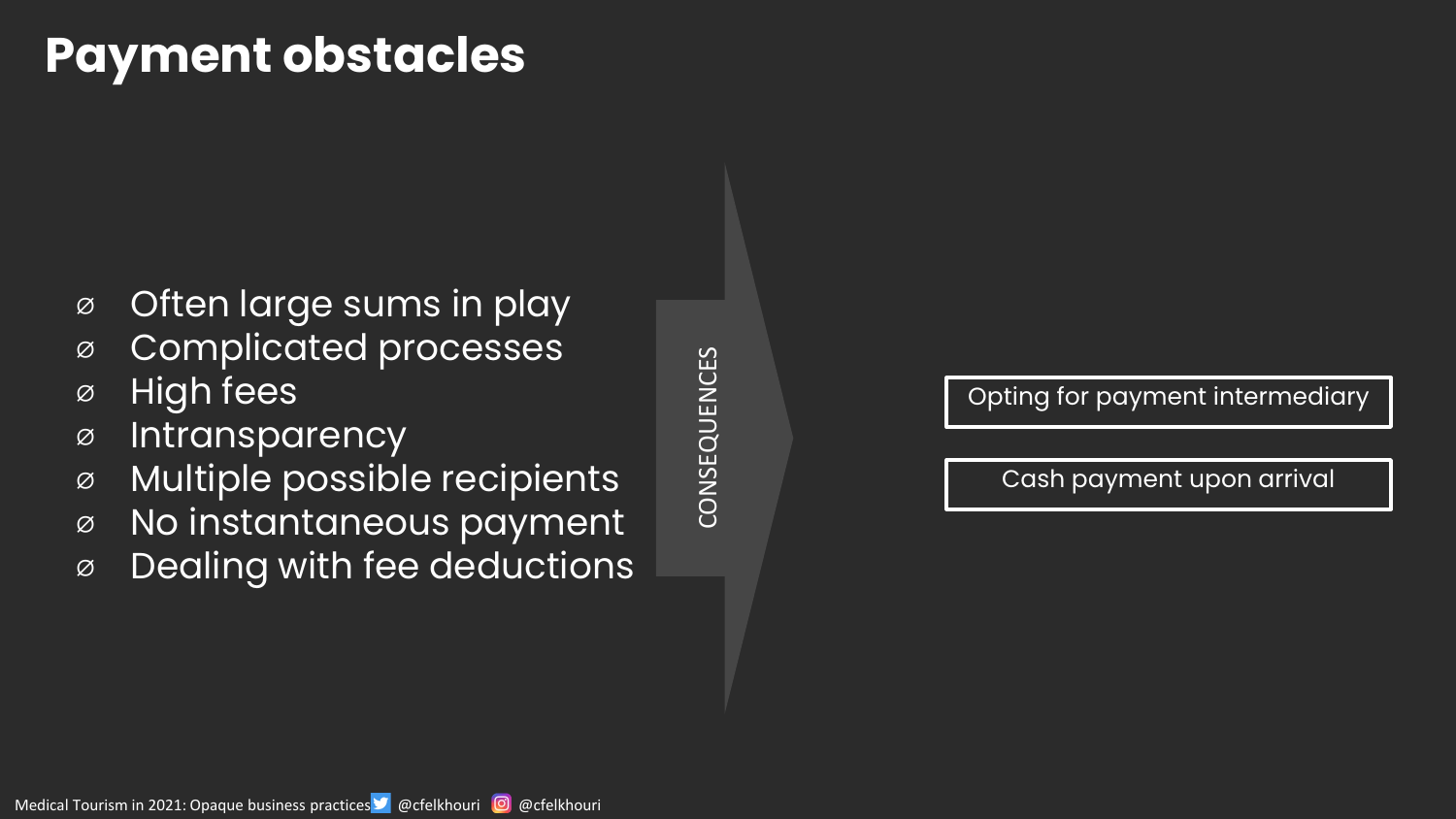## **Obstacle #1: Cash payment**

- ⌀ Patient has overpaid as per final calculation and already left the country.
- $\triangleright$  Not preferred by most organizations.
- $\triangleright$  Raised organisational effort.
- $\triangleright$  Compliance risk.
- $\triangleright$  Prevents hospital from wired refund.

#### **UNWANTED OUTCOME**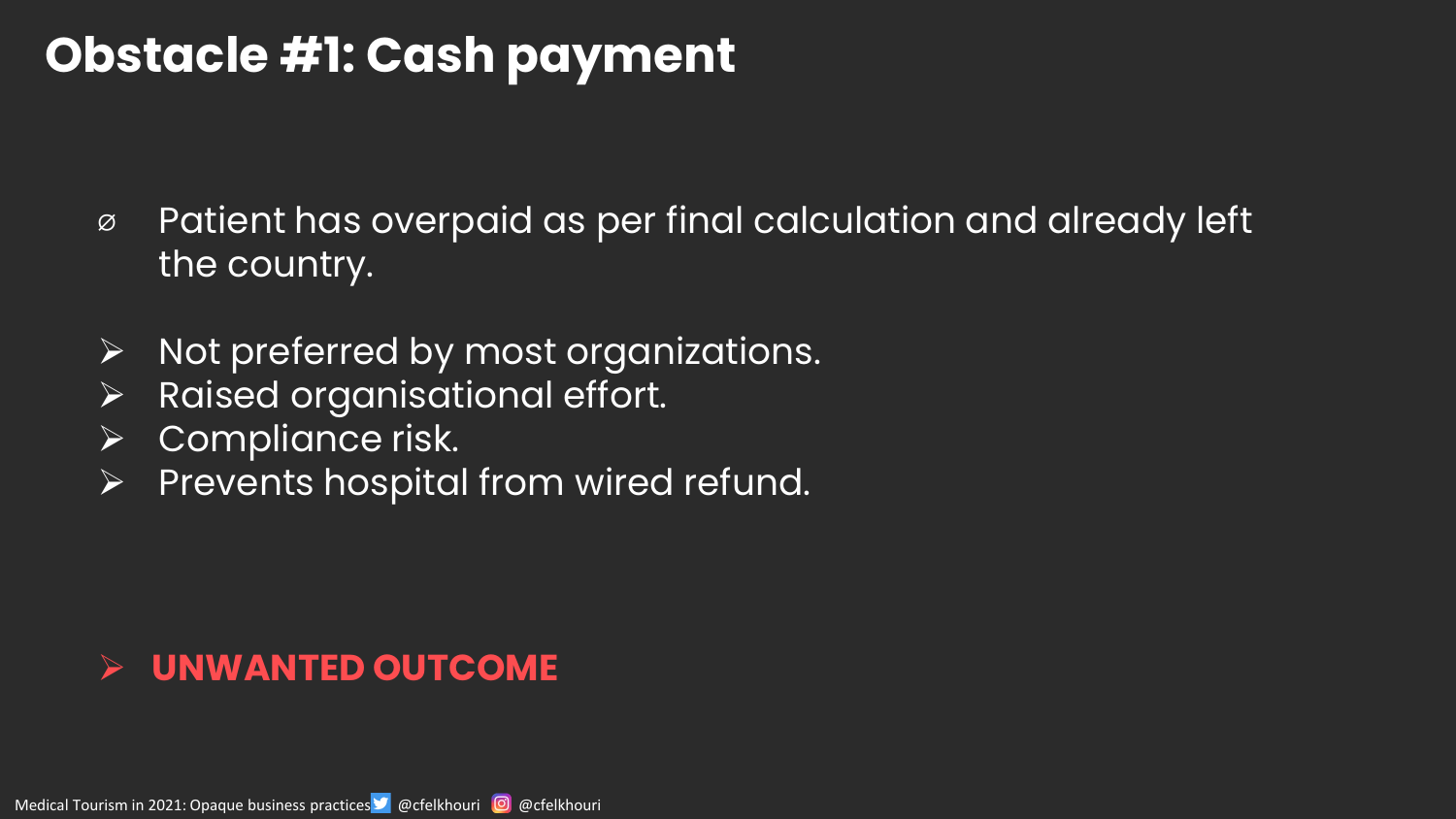## **Obstacle #2: Payment intermediary**

- ⌀ Patient opts for intermediary (maybe facilitator) due to lesser or no fees and simplified process.
- $\triangleright$  Loss of transparency on what is paid for patient and hospital.
- $\triangleright$  No system of tracking progress on refund.
- $\triangleright$  Hospital has to trust intermediary.
- $\triangleright$  Hospital might be held accountable for malfeasance.

#### **UNWANTED OUTCOME**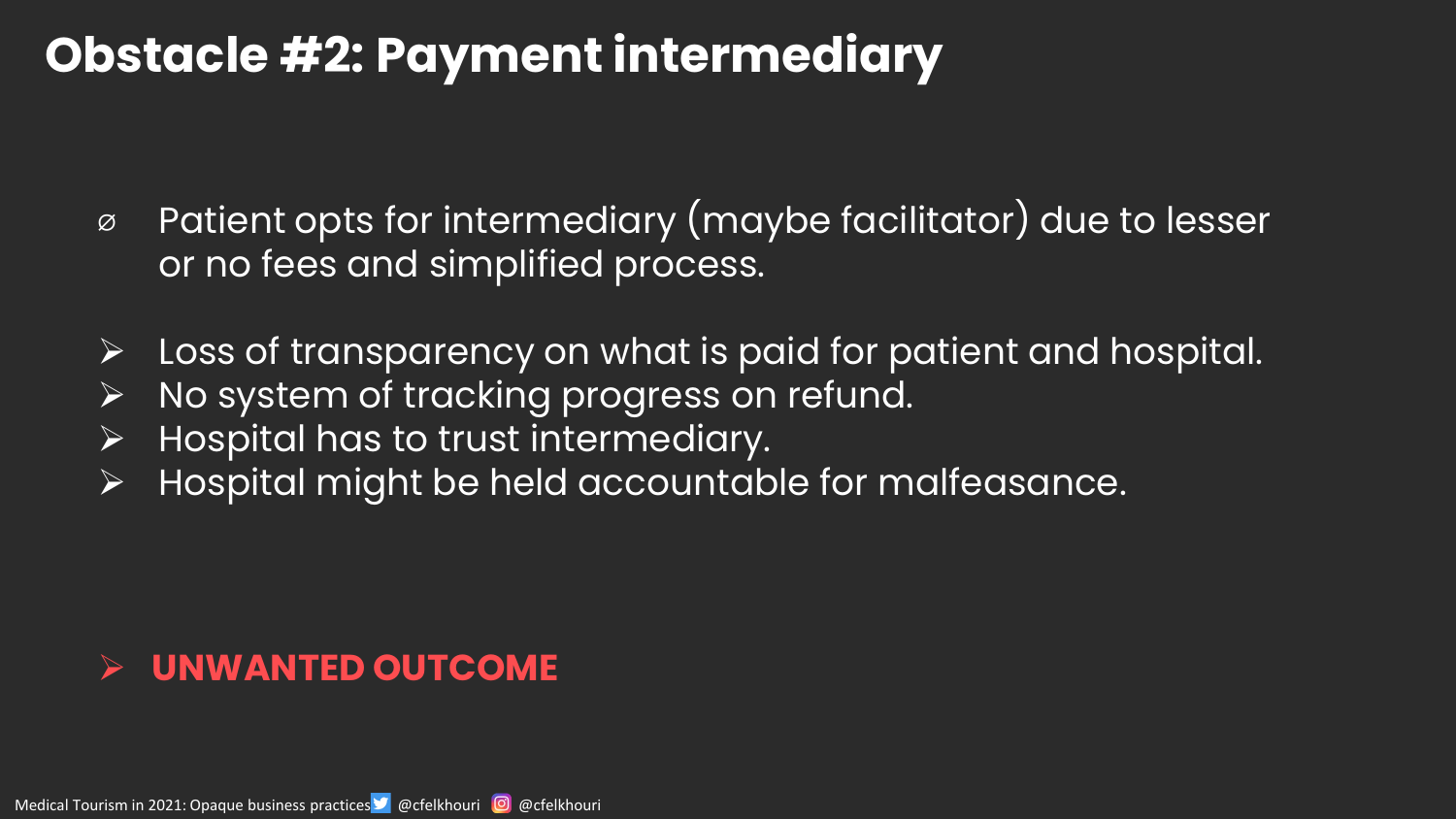## **Take action now**



#### Direct payment pathways

Promote direct payment pathways between hospital and patient. Intermediaries have their place, but indirect payment pathways put you and the patient at risk.

#### Payment solutions

Implement payment solutions to aid direct payment pathways and offer trackability and transparency. Make paying as comfortable and trustworthy as possible for patients.

#### Patient experience

Payment is an integral part of the patient experience. It often initiates or finalizes medical travel. Hence it carries the function of setting expectations or reducing cognitive dissonance.